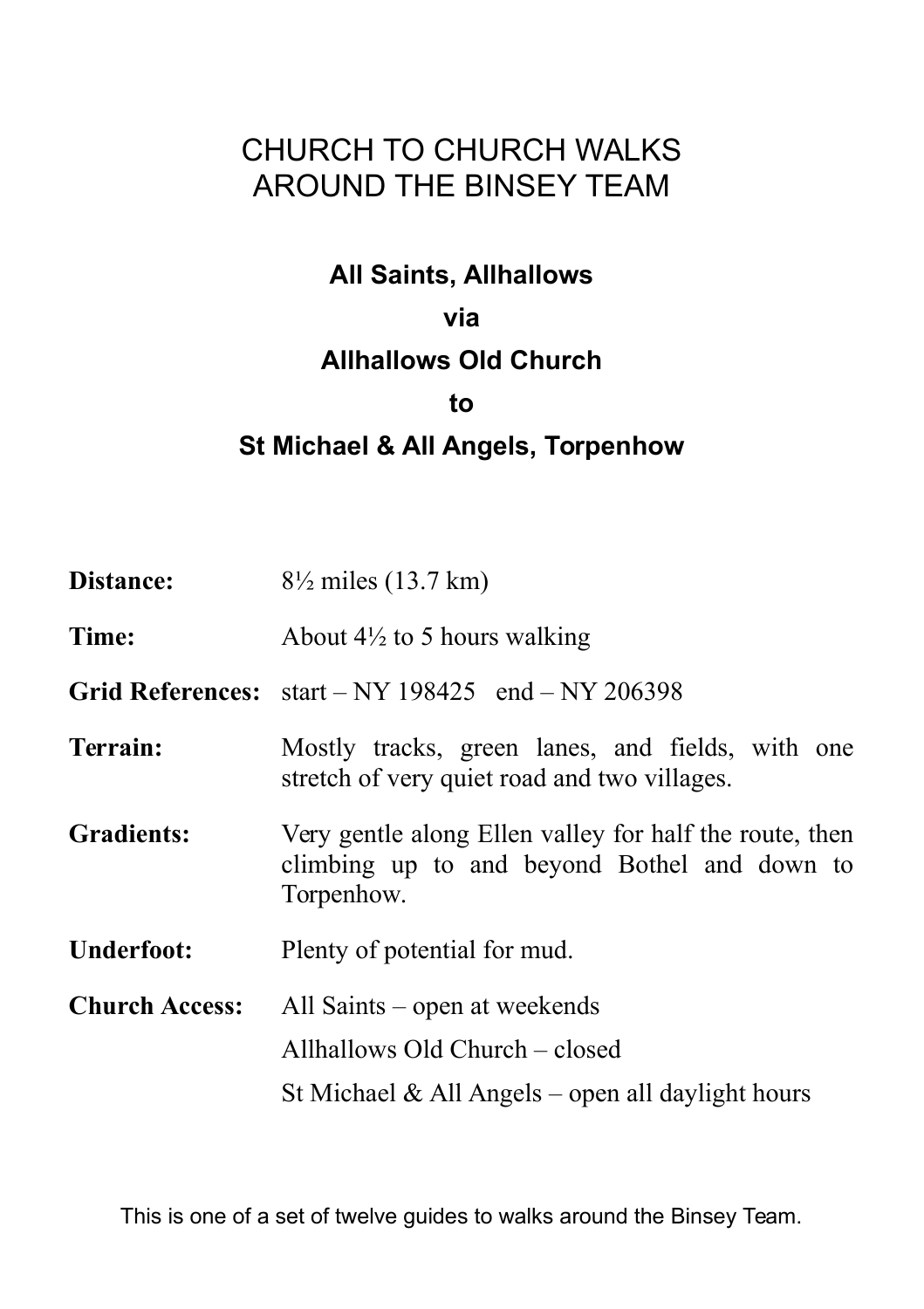This may seem like a long way round to get from Allhallows to Torpenhow, but it makes a good walk and visits two villages – Blennerhasset and Bothel – which do not have an Anglican church of their own but are both in the parish of Torpenhow.

*ROUTE DESCRIPTION: Italics are used for descriptions of scenery and points of interest which are not essential to route finding.*

# All Saints to Allhallows Old Church –  $\frac{3}{4}$  mile

From the church cross the road and turn right and left into the access driveway to Leesrigg Farm, signposted "Public Footpath". Pass between bungalows. *There is a view ahead right to Bothel and its wind-farm.* Pass two big tanks on your left and, at the end of the farm buildings, where there may me gates or pens set up for stock management, turn left. Go through a wooden kissing gate, signposted "Public Footpath Old Church".

Pass a silo and farmhouse on your left and go ahead between hawthorn hedge and remains of old metal fence. At the corner of the field there are two kissing gates on either side of a larger gate; as the left-hand gate now seems jammed, use the other one to get into a green lane, again signposted "Public Footpath Old Church". *Notice the wonderful carved post on the left.* N.B. After visiting the Old Church, retrace your steps to this point.

The path curves right, passing a beech copse to arrive at the Old Church on the right. You may explore the churchyard and the outside of the Old Church but what remains of the building itself is closed.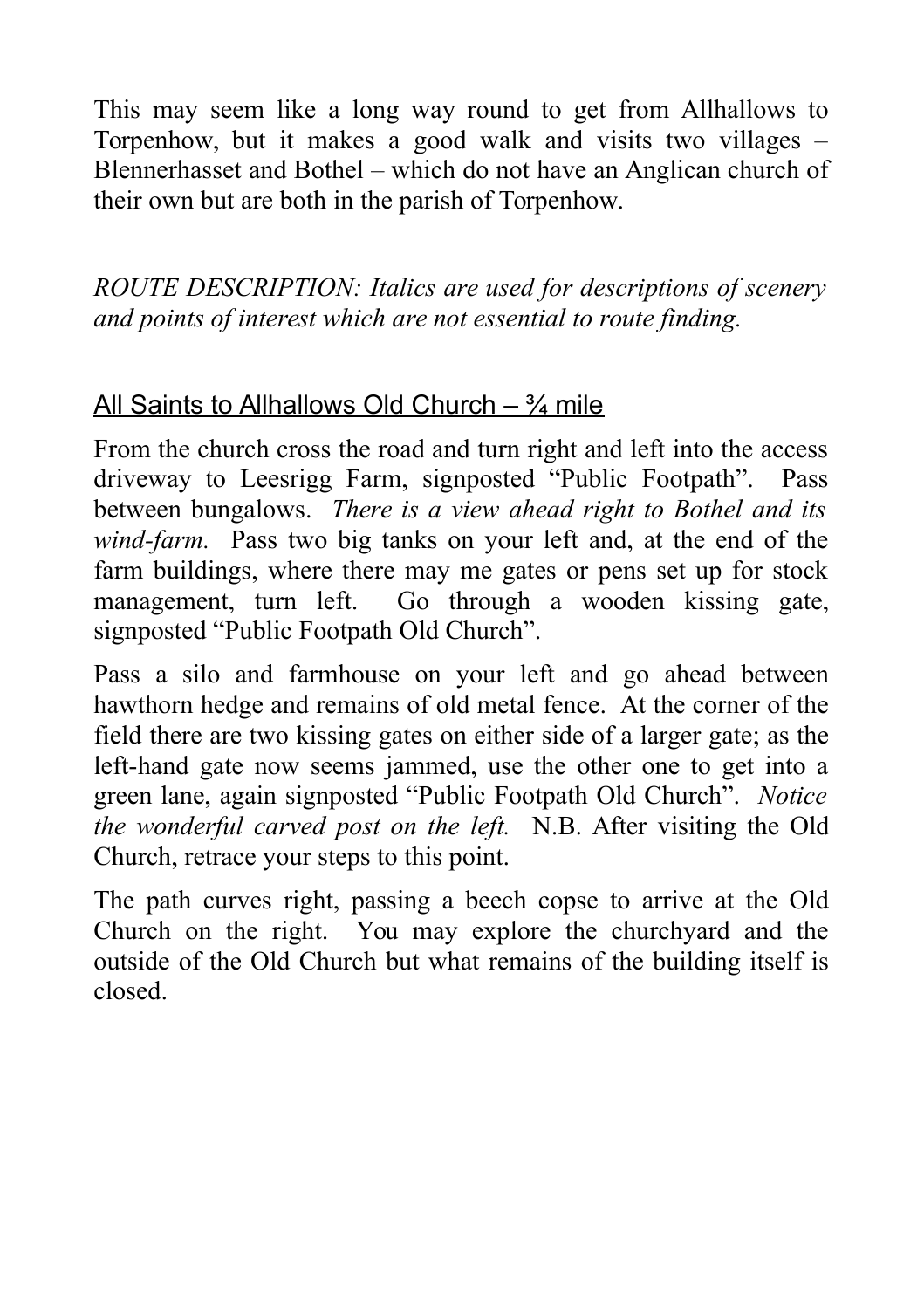# Allhallows Old Church to Harbybrow  $\frac{3}{4}$  mile

Return along the green lane to the kissing gates. Go through the left hand gate, signposted "Public Footpath Harbybrow". Keep to the edge of the field with hedge and trees on your left. *Aspatria comes into view on the horizon.*

Go through a small gate in the corner of the field, then immediately left through a gate with sandstone gateposts. Take the direction indicated by the "Public Footpath" sign (south-west), passing a copse of horse-chestnuts on your right, but aiming for the right-hand end of woodland on the far side of the field. At the corner of the wood, turn left and follow the field edge to a boggy corner, where cross a footbridge over a beck.

Go through a metal kissing gate and half right across the field, NOT towards the sandstone pele tower among trees, but towards roofs just visible above a rise in the ground. On reaching the buildings keep them on your left to reach a "Public Footpath" sign pointing back the way you have come. Here go through a kissing gate into a garden, turn right and go along a driveway to the property entrance. Turn left and cross the bridge over the River Ellen.

# Harbybrow to Blennerhasset  $-1\frac{1}{4}$  mile

Immediately after the bridge turn right through a gate, in summer obscured by rampant gunnera, signposted "Public Footpath Blennerhasset". Follow the footpath with the River Ellen on your right. Go through a kissing gate and turn half left across a field, passing a large solitary tree on your right. Go through another kissing gate, turn right and walk along the edge of the field to a gate.

Go straight ahead across the next field to come alongside a hedge on your right. Go through a gate and keep to the right-hand edge of the next field, with hedge at first then fence on right. Go through the right-hand of two gates. *As you turn round to latch the gate, take in the view of the Uldale Fells and Binsey with Skiddaw rising behind.* Proceed along the left-hand side of the next field.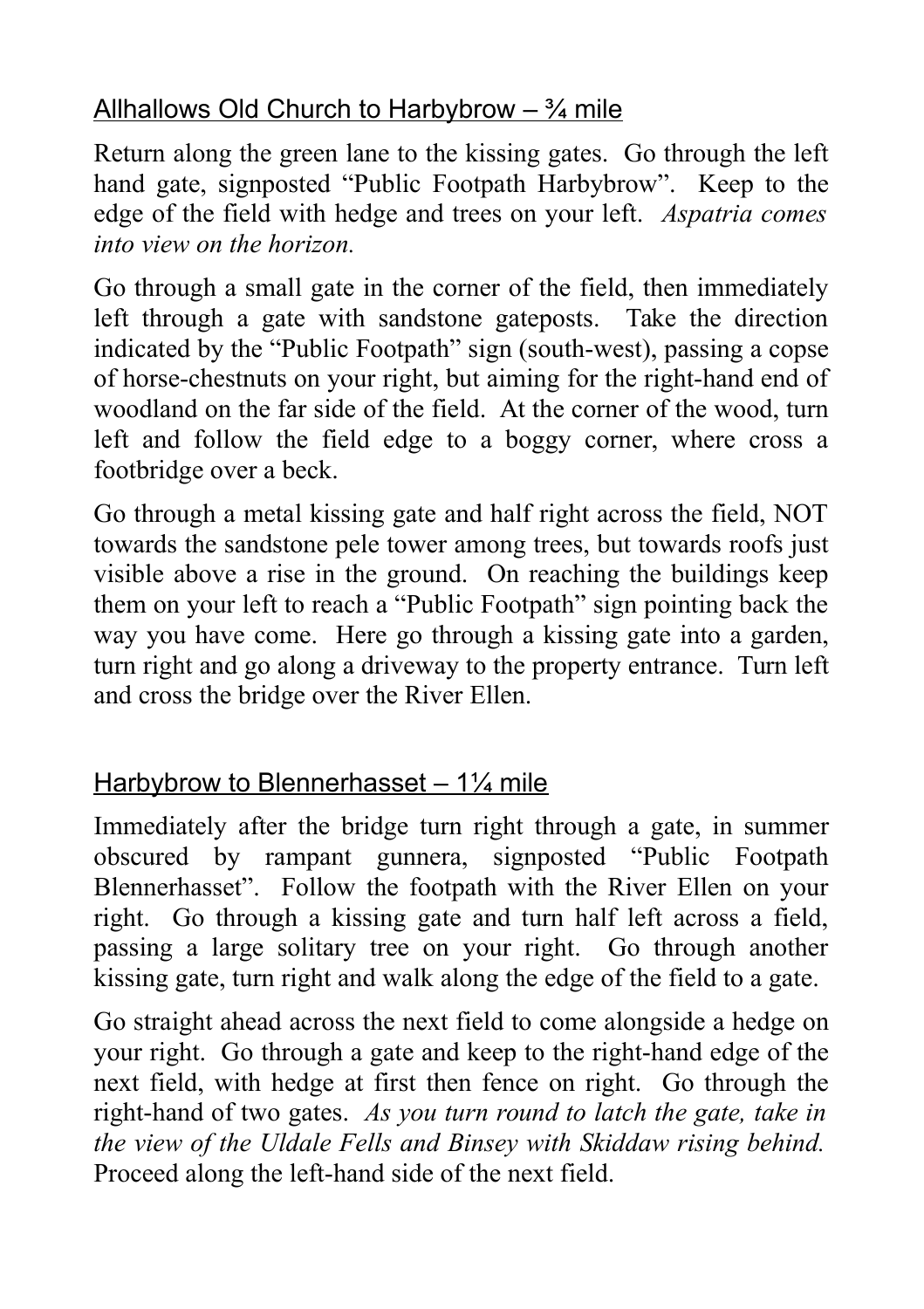At the corner go through the left-hand of two gates into a green lane between high hedges, and follow this until it leads past farm buildings into the village of Blennerhasset. *On your left you pass a house with a pointed central window; this was the old Congregational Chapel. The Winder Cottages have initials, text and date 1678.* Go ahead to the crossroads.

# Blennerhasset to Bothel – 3 miles

Go straight across, signposted "Threapland  $2\frac{1}{2}$ , Arkleby  $2\frac{3}{4}$ ". Pass on your left the Blennerhasset Evangelical Mission, a corrugated iron building, and the Village Hall, and leave the village over a little tributary of the Ellen.

Follow this very quiet road for about a mile. *Accompanied by goldfinches and yellowhammers in summer, you soon pass the Mechi Farm, the interesting history of which can be read about in Geoffrey Bremner's book* '*Blennerhasset'. Opposite the farm, across the fields to your right you can see Whitelees Wood with the line of the old railway running in front of it. Further along the road the coloured houses of Harriston can be seen ahead right, and Aspatria with St Kentigern's Church is on the horizon. The large pale rectangular buildings are the cheese factory.*

At the end of a long straight stretch of road, before a power line crosses the road, look out for a "Public Bridleway Bothel" sign and go through a gate hidden in the hedge on the left; this and the next section can be tricky in tall summer vegetation. Walk along the right-hand edge of the field and around a left curving kink, but where the field boundary goes off positively to the left, look on your right for and go through a gate. Cross a bridge over Gill Gooden and go up a steep concrete ramp and through a gate.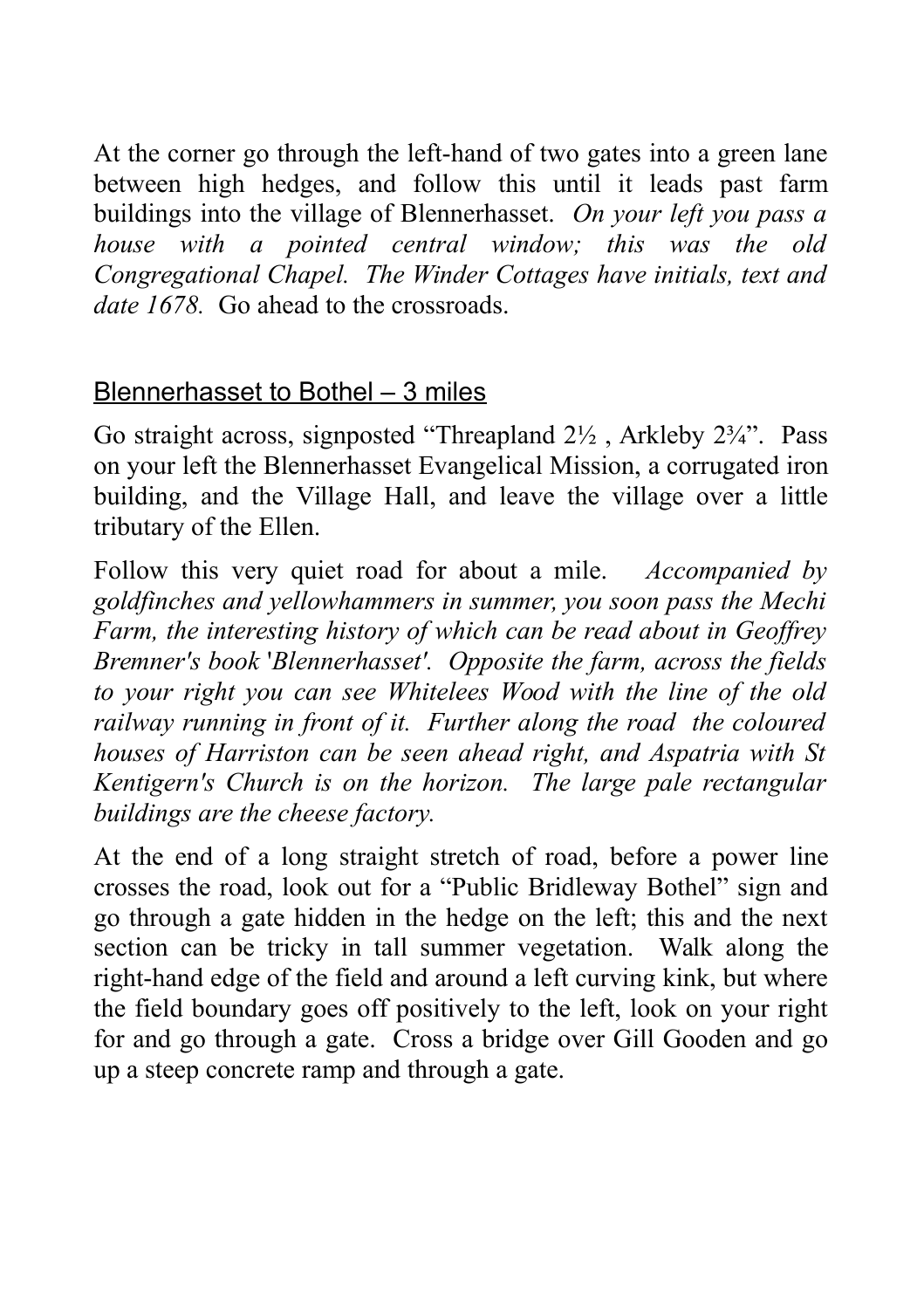Turn left, signposted "Public Bridleway Bothel", and proceed, with the gill on your left, to a gate. Head half right across the next field keeping a sycamore with four trunks on your right. Go through a gate and keep to the right-hand side of the next field but at the first corner go between stone gateposts (no gate). Turn left on a farm track to the ruined buildings of Gillgooden.

With ruin on your right and gate post on left, pass into a field and go up the slope ahead, parallel to the trees on the left but in mid-field. *At the top of the slope, turn round for a view of Criffel beyond Aspatira.* Carry on in the same direction, south-east, down the other side of the little hill to a gate in a corner.

Turn half left and head east across the field to where a boundary fence turns sharp right. The next bit is easier done than said. Imagine following the fence on your right to a corner and turning left to keep the fence on your right until you come to some big trees. Instead of doing this, cut off the corner and head straight for the trees, near which you will find a gate tucked away in a recess of the field. Go through the gate into a stony track between hedges.

The track climbs. Where it turns left keep to the lane, ignoring the Public Bridleway sign. *View back to Criffel.* There is a brief respite before the track resumes its inexorable upward gradient for a further three-quarters of a mile. *There may be water running down quite a length of this track so it could be icy in winter.* At the road turn left into the village of Bothel.

## Bothel to Torpenhow  $-2\frac{3}{4}$  miles

Opposite St Michael's Church of England Primary School turn right, signposted "Cockermouth 7½, Keswick 12½". Pass the village hall (*new in 2015*) and at a junction carry straight on uphill. *In front of the new housing of Old Chapel Close there is an old milestone "Carlisle 18 Wigton 8 Cockermouth 7½" - was this narrow village lane once the main road?*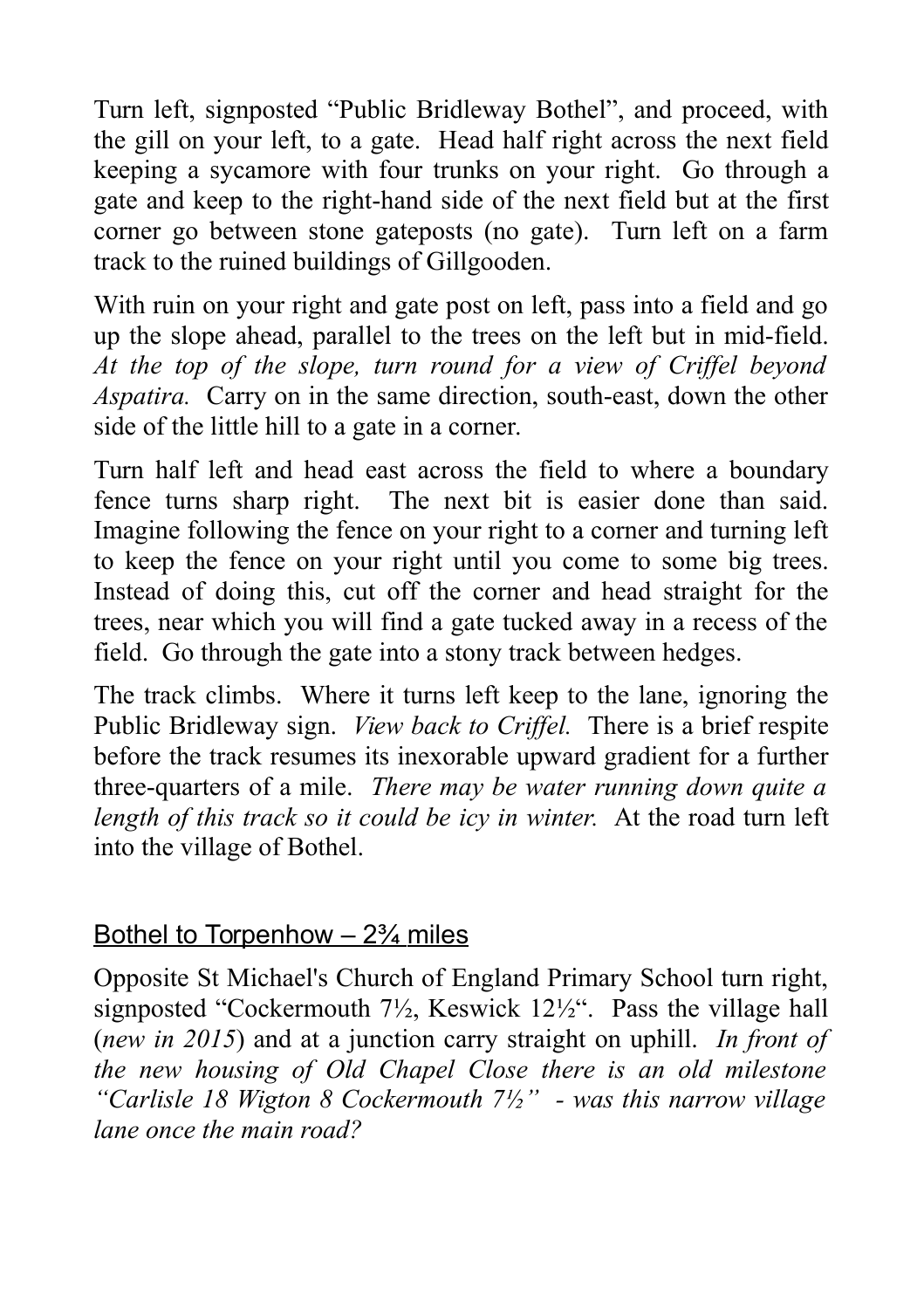Where School Lane comes in from the left, go round right-hand bend. Take the first turning on the left, Park Road. *There is a GR post box in the wall on the right.* Walk down to the main road (A595) and WITH CARE cross over and go straight ahead, signposted "Public Bridleway Whitrigg, Stangerhill", down a slope with Beck House on your right. Cross the beck on a stone slab bridge and go ahead up a stony track.

At a three way split, keep to the middle track through a gate. Keep to the track along the left-hand edge of the field and then into a short length of wide green lane between fences. Emerge into the next field and go straight ahead uphill with hedge and fence on your right. *At the top of the field there is an excuse for a breather as you turn round for a splendid Solway view.* Ignoring a footpath sign which points left to "Whitrigg", keep straight on, signed "Stangerhill", through a gate into a pasture field and continue uphill along the righthand side with fence on right. *The Western fells come into sight on the right and wider Solway views are obtained as height is gained.*

At the top where the fence turns sharp right, turn left with a stony bank on your right for about 50 metres, and then turn through a gap in the bank. Turn half left across the corner of rough pasture among gorse bushes to a gate. Turn half right and go diagonally down the field, south-east, heading for the bottom right-hand corner. The old stile was by the gate in the corner, but look out for the new stile in the right-hand fence a short distance before the corner. The strand of barbed wire beyond is covered with yellow pipe at the strategic point. *Binsey and Skiddaw can be seen ahead right.*

Go half left across the field to a gate in the bottom corner. *Notice the red sandstone gatepost with markings – has it been recycled?* Go along the edge of the next field with fence on your left, but at a gateway on the left, turn left into a green lane.

At T junction of tracks, turn left. *At the point where the track curves and begins to descend there is a good view of the Solway plain.* Keep on the track as it goes downhill, ignoring a track which comes in from the left.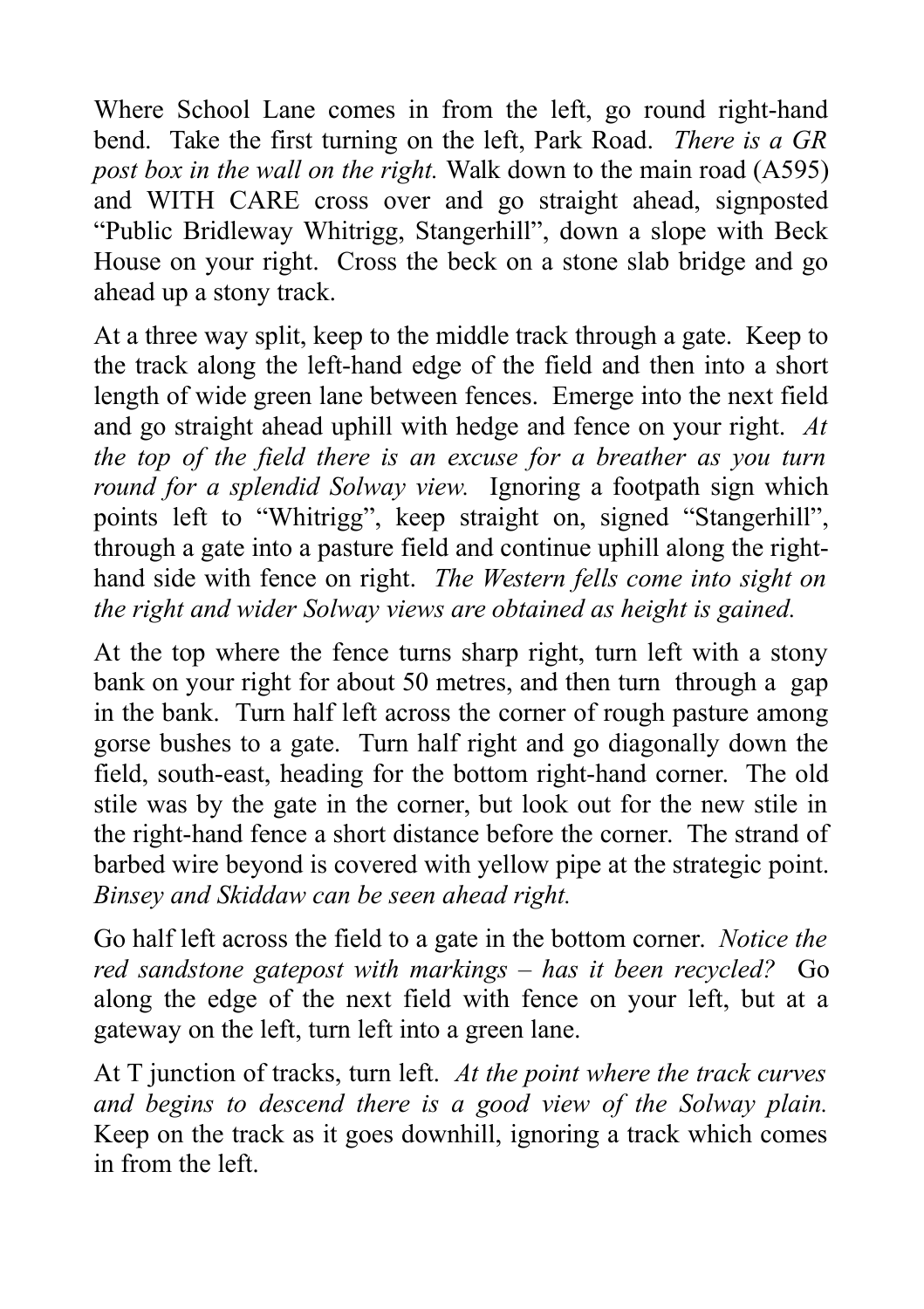At the road turn right for a few metres then left at a "Public Footpath" sign into a wide green lane between hedges. At the end of the green lane, go through a gate into a pasture field, turn left, and follow the edge of the field with fence on left. At the corner of the field, go through a gate. *There is another great view taking in Criffel, the Solway Firth and plain, the Pennines, and, immediately below you, Torpehhow with its church at the right hand end of the village. Can you see where you started at Allhallows Church?*

Turn half right and head in the direction of some large farm buildings below you, going diagonally across and down the slope to a stile next to a large tree. Over the stile go half right, but do NOT go right into the corner by a copse on the right. Instead head for a stile towards the right hand end of the first line of hawthorns at the bottom of the slope. There is no fence so the stile is superfluous, but it puts you in the right place to go ahead to the stile in the second line of hawthorns, where there is a fence, and a strand of barbed wire with the barbs thoughtfully removed.

Keep along the right-hand side of the field to the farm buildings where you can duck under a vehicle barrier or go over a stile onto the farm access drive, and so ahead into Torpenhow village street. Cross the road and go up the slope on the right to arrive at the church of St Michael & All Angels.